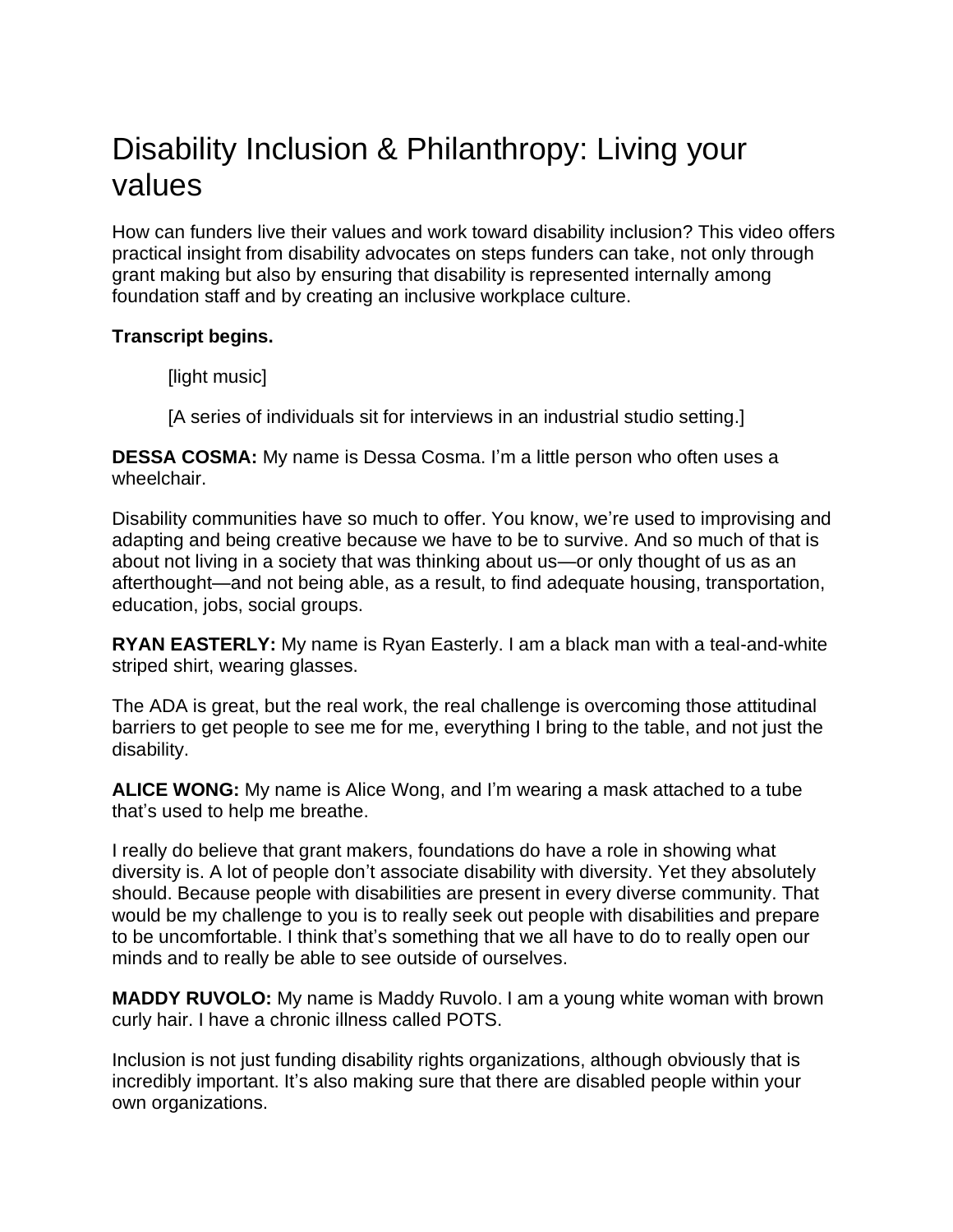**REBECCA COKLEY:** My name is Rebecca Cokley. I am wearing a Prince-purple dress because I'm a huge Prince fan, and wearing a jacket that's designed by Kathy Woods, who is the first little-person fashion designer in the country.

[dramatic music begins]

**COKLEY:** Here would be a couple of my suggestions for funders about how to live your values. Hiring people with disabilities in roles that are not just disability specific, hiring people with disabilities in your HR spots, in your women's bureaus, in your logistics team, on your communications side, across the board. How that changes things. How just simple engagement changes the stigma that people have around disability rights.

**KERI GRAY:** My name is Keri Gray. I am a young-adult black woman, sitting in a chair. On my right leg is a prosthetic limb, and I am wearing a red romper with a black head wrap.

If you're trying to build practices around people with disabilities, then you should definitely have people with disabilities in the room making decisions with you. We found it extremely helpful to work directly with recruiters, with supervisors, with hiring managers, and having conversations of what does it mean to create inclusive hiring practices, and what does it mean to be the type of supervisor where you can have these type of conversations with your employees about, "I need an accommodation," "I need to talk to you about that," "Will this impact the way in which you see me and the way in which I can perform my job?" These are kind of the standard conversations that unfortunately we're not having nearly enough of, if at all.

[music builds]

**COSMA:** If we actually reorient our society to be good for people with disabilities, every single person benefits. If we were to really radically change our culture to be inclusive of people who need a totally flexible work schedule, parents would have a better time, people caring for elderly parents would have a better time. People could actually have a better balance in their life.

**RUVOLO:** And when we accept that people who are disabled are doing things differently, and then, in fact, everybody can do things differently, it really is more freeing for everybody.

[music crescendo]

**EASTERLY:** To see each other for everything we are, all of our struggles, all of our successes, and the little nuances that we all have, regardless of whether or not we identify as having a disability.

**VOICE-OVER:** Where are you in your Journey to Inclusion? For more information, go to [DisabilityPhilanthropy.org,](http://www.disabilityphilanthropy.org/) and promote using the hashtag DisabilityInclusion. Brought to you by the Presidents' Council on Disability Inclusion in Philanthropy.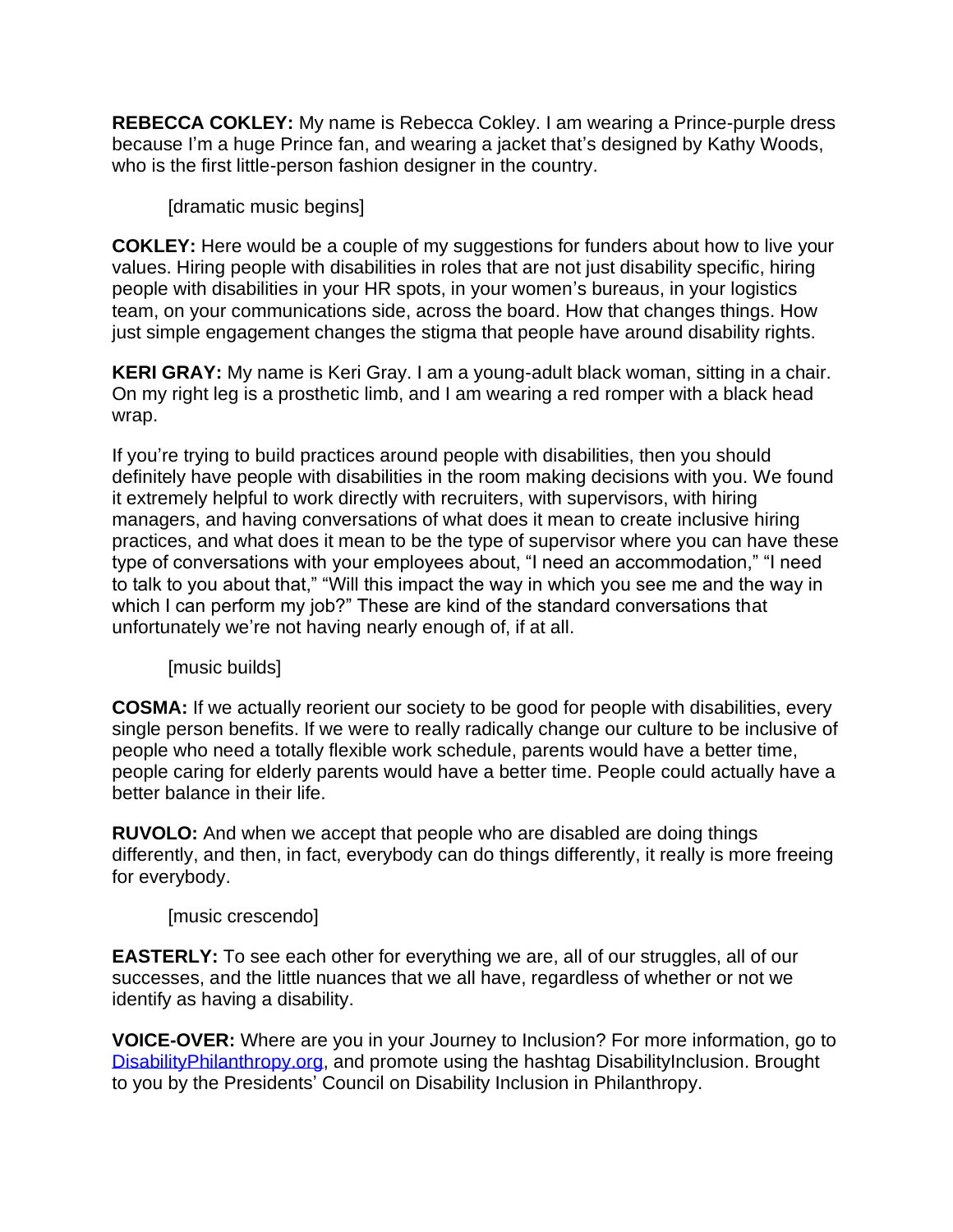### **CREDITS**

**Director and Producer** Jessica Reynolds

**Director of Photography** Peter Hutchens Frazer Bradshaw

**Field Producer** Keith Wilson

**Assistant Camera** Keith Wilson Aaron Chandler

### **Sound Recordist**

Aaron Chandler Kevin Crawford Seth Peterson

**Production Assistant** Shrien Alshabasy

**Editor** Greg Acampora

**Title Design** Rob Halstead

**Color Correction** Henninger Media Services

**Re-recording Mixer** Nicholas Montgomery

**Music** De Wolfe Music

**Accessibility Editor** Naomi Wax

**Voice-Over Artist** Rob Halstead

#### **SPECIAL THANKS**

Detroit Disability Power